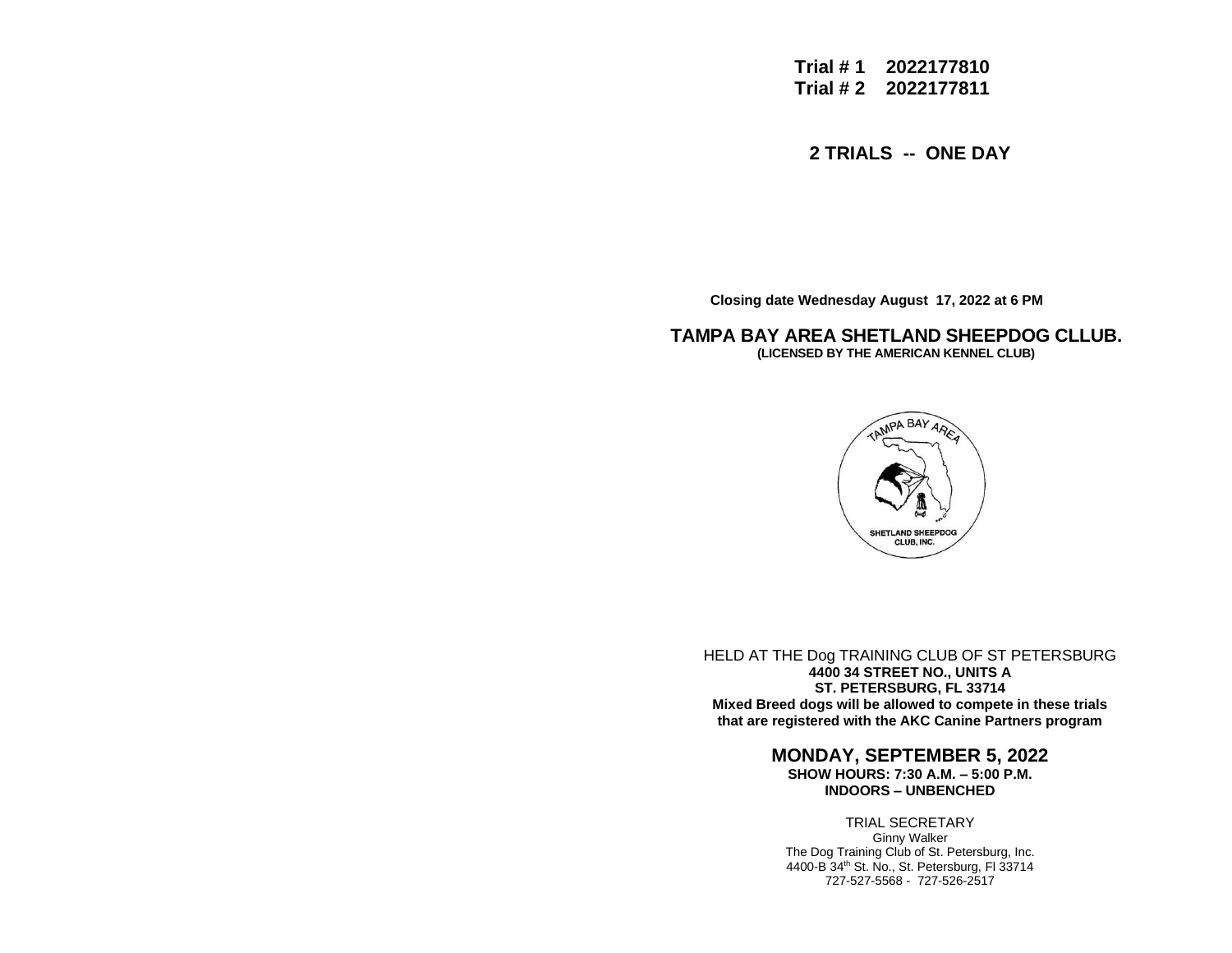(AMERICAN KENNEL CLUB CERTIFICATION Permission has been granted by the American Kennel Club for the holding of this event under the American Kennel Club rules and regulations. Gina DiNardo, Secretar **OFFICERS**

| 1 <sup>st</sup> VP | Susan Hayes |
|--------------------|-------------|
|                    |             |
|                    |             |

#### **EXECUTIVE BOARD All officers and**

#### **TRIAL COMMITTEE**

| <b>Trial Chairperson</b>  | Diane Miles              |
|---------------------------|--------------------------|
| <b>Trial Secretary</b>    | <b>Ginny Walker</b>      |
| (walkersirish@aol.com     |                          |
| <b>Ribbons</b>            | <b>Diane Miles</b>       |
| <b>Judges Hospitality</b> | Julia Lipsio             |
| <b>Publicity</b>          | Susan Hayes, Lisa McCain |

### **VETERINARIAN (ON CALL)**

**Animal Emergency Clinic 3165 22 Ave North 727-323-1311**

**"Exhibitors should follow their veterinarians' recommendation to assure their dogs are free of internal and external parasites, any communicable diseases, and have appropriate vaccinations." (Additionally, clubs should include any specific local or state health requirements; for example, proof of rabies vaccination).**

**SHOW SITE DIRECTIONS:** I-275 to Exit #25 (38 Ave No.); Go west on 38th Ave. Turn right (north) on 34th St. No. (US 19). (Hardees on left). Go over overpass and turn left into the first parking lot.

JUDGES ARE NOT REQUIRED TO WAIT FOR DOGS. Owners or agents alone are responsible for the presence of their dogs in the judging ring when their classes are called to be judged or for walk-throughs.

ALL DOGS PRESENT must be held on leash or confined to their crates except when judged. NO EXERCISE PENS inside the building. Exercise area is at the back of the building. THERE ARE NO PROVISIONS FOR UNENTERED DOGS at this trial and No dogs will be allowed in the show except those entereEntries not on official AKC entry forms and photocopies of entry forms without the agreement and rules on the reverse side of the official AKC entry form are not acceptable. No entry shall be made and no entry shall be accepted which specifies any conditions as to its acceptance.

A recording fee of \$3.00/3.50 will be required for each dog entered at any licensed or Member Club Show, Obedience Trial or Tracking Test. This recording fee is to be collected by the show giving club and paid to the American Kennel Club. If a dog is entered in more than one class in the show, the recording fee is to be collected on the first entry only. (AKC Rule Chapter 15, Section 2)

**Entries close 6:00 pm Wednesday, Wed Aug 17, 2022 at the address of the Trial Secretary, c/o The Dog Training Club of St. Petersburg, Inc.**, after which time entries cannot be accepted, changed or canceled. Entries will not be accepted without fees. Acknowledgment of entries will be made as soon as practicable after the closing date. Should such acknowledgment not be received by the exhibitor within a reasonable time, please notify the Trial Secretary

# **CHECKS ONLY ACCEPTED THAT ARE PAID WITH** U.S. FUNDS

.

#### **Mail all entries with fees to: Ginny Walker, Trial Secretary, 4690 36 Ave No St.Petersburg Fla., 33713. Please do not send cash. Make checks or money orders payable to: Tampa Bay Area Shetland Sheepsog Club TBASSC**

Entry fees shall not be refunded in the event that a dog is absent, disqualified, excused by Veterinarian or Judge, or barred from competition by action of the Trial Committee. If, because of riots, civil disturbances or other acts beyond the control of the management, it is impossible to open or to complete the show, no refund of entry fee will be made.

Bitches in season – Entry fee less \$5.00 will be refunded for bitches that come in season between the close of entries and the date of trial. Written notification must be received by the Trial Secretary on or before Aug 6, 2022.

Returned checks do not constitute a valid entry fee. There will be a \$20 service fee for all returned checks. Subsequent returned checks from the same exhibitors may result in their being put on a CASH ONLY basis. The Obedience Trial will be open from 7:30 am to 5:00 pm Sunday Sept. 5 2022. Consult the Judging Program for the time of judging. Dogs may arrive any time prior to their scheduled time of judging. Dogs not required for further judging will be excused. Judges are not required to wait for dogs. Owners or agents alone are responsible for the presence of their dogs in the judging ring when their classes are called to be judged All dogs present must be held on leash or confined to their crates except when being judged. Only dogs that are eligible to be shown under the American Kennel Club rule are allowed on site. No unentered dogs are allowed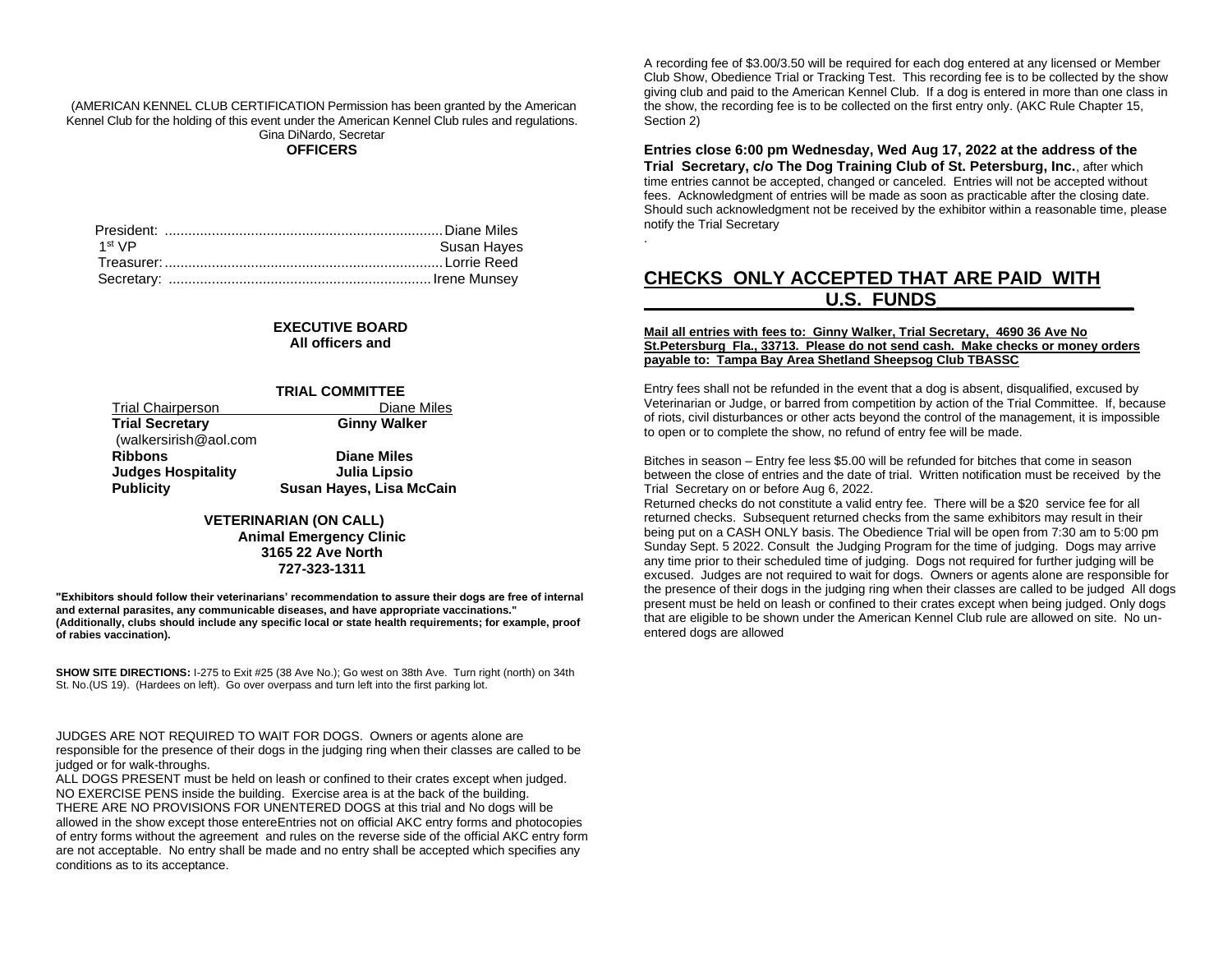### **SHETLAND SHEEPDOG – ENTRY FEES**

**(INCLUDING \$.50 AKC RECORDING FEE & \$3.00 AKC EVENT FEES) Each First Entry of a Dog Unless Otherwise Specified \$25.00 Each Additional Entry of the Same Dog in the Same Trial \$15.00**

## ALL BREED OBEDIENCE TRIAL CLASSES

# **JUDGE**

**TRIAL #1 AIMEE KINCAID**

**Nov A, Nov B, Beginner's Nov A**

**Beginner's Novice B, Graduate Nov,**

**Open A, Open B, Grad Open**

**Utility A, Utility B, Versatility**

# **JUDGE**

### **TRIAL #2 KENNETH KINCAID**

**Nov A, Nov B, Beginner's Nov A**

**Beginner's Novice B, Graduate Nov,**

**Open A, Open B, Grad Open**

**Utility A, Utility B, Versatility**

# RIBBON PRIZES

First Place,,,,,,,,,,,,Blue Ribbon Second Place……… Red Ribbon Third Place……Yellow Ribbon Fourth Place….White Ribbon High in Trial……Blue & Gold Rosette High Combined Open & Utility…..Blue & Gold Rosette High Scoring Shetland Sheepdog…..Blue & Gold Rosette **Trophies Show 1.** High in Trial – Handmade Dog-themed Quilt High Combined – Wood Shelf Sign – "National Wine Day" High Shetland Sheepdog – Stainless Tumbler with TBASSC Logo First Place in Each Class – Dog Toy

High in Trial – 18" Fabric Dog House

**Show 2.**

High Combined – Wood Shelf Sign – "National Wine Day"

High Shetland Sheepdog – Stainless Tumbler with TBASSC Logo

First Place in Each Class – Dog Toy